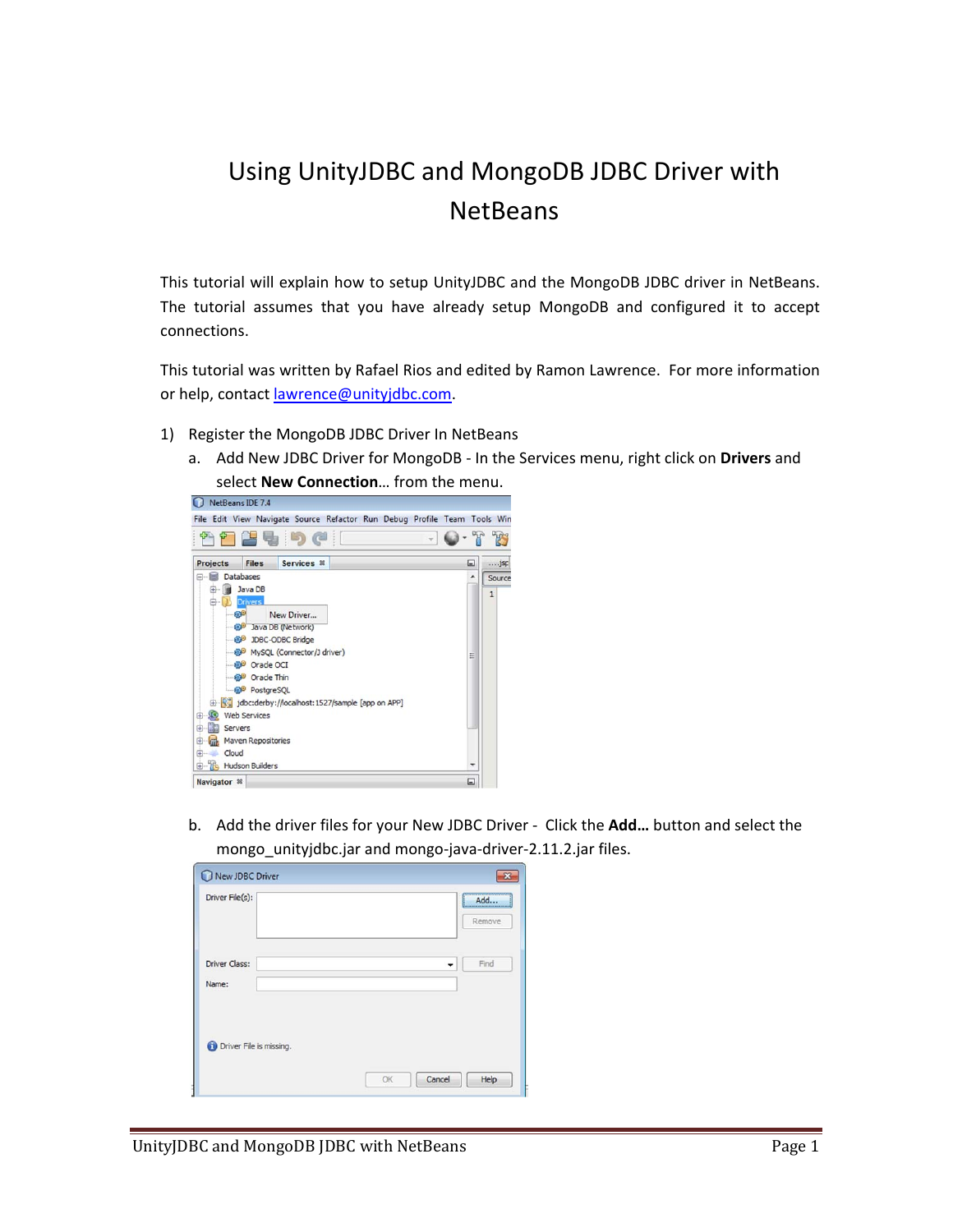| Buscar en:             | mongojdbcdriver                                           |                                                        | - まい皿 |       |
|------------------------|-----------------------------------------------------------|--------------------------------------------------------|-------|-------|
| Elementos<br>recientes | mongodb_unityjdbc<br>ш<br>mongo-java-driver-2.11.2<br>ui) |                                                        |       |       |
| Escritorio             |                                                           |                                                        |       |       |
| Mis<br>documentos      |                                                           |                                                        |       |       |
| Equipo                 |                                                           |                                                        |       |       |
|                        | Nombre de Archivo:                                        | "mongodb_unityjdbc.jar" "mongo-java-driver-2.11.2.jar" |       | Abrir |
|                        |                                                           |                                                        |       |       |

c. Click **Find** button to get Driver Class name: **mongodb.jdbc.MongoDriver**. Enter a name for the driver such as "Mongo" and click OK.

|       |                                        | Driver File(s): pcuments/mongojdbcdriver/mongo-java-driver-2.11.2.jar<br>pcuments/mongojdbcdriver/mongodb_unityjdbc.jar |   | Add    |
|-------|----------------------------------------|-------------------------------------------------------------------------------------------------------------------------|---|--------|
|       | $\epsilon$                             | m                                                                                                                       | ۲ | Remove |
|       | Driver Class: mongodb.jdbc.MongoDriver |                                                                                                                         |   | Find   |
| Name: | Mongo                                  |                                                                                                                         |   |        |
|       |                                        |                                                                                                                         |   |        |
|       |                                        |                                                                                                                         |   |        |
|       |                                        |                                                                                                                         |   |        |

d. You will notice that your new driver is in the drivers list.

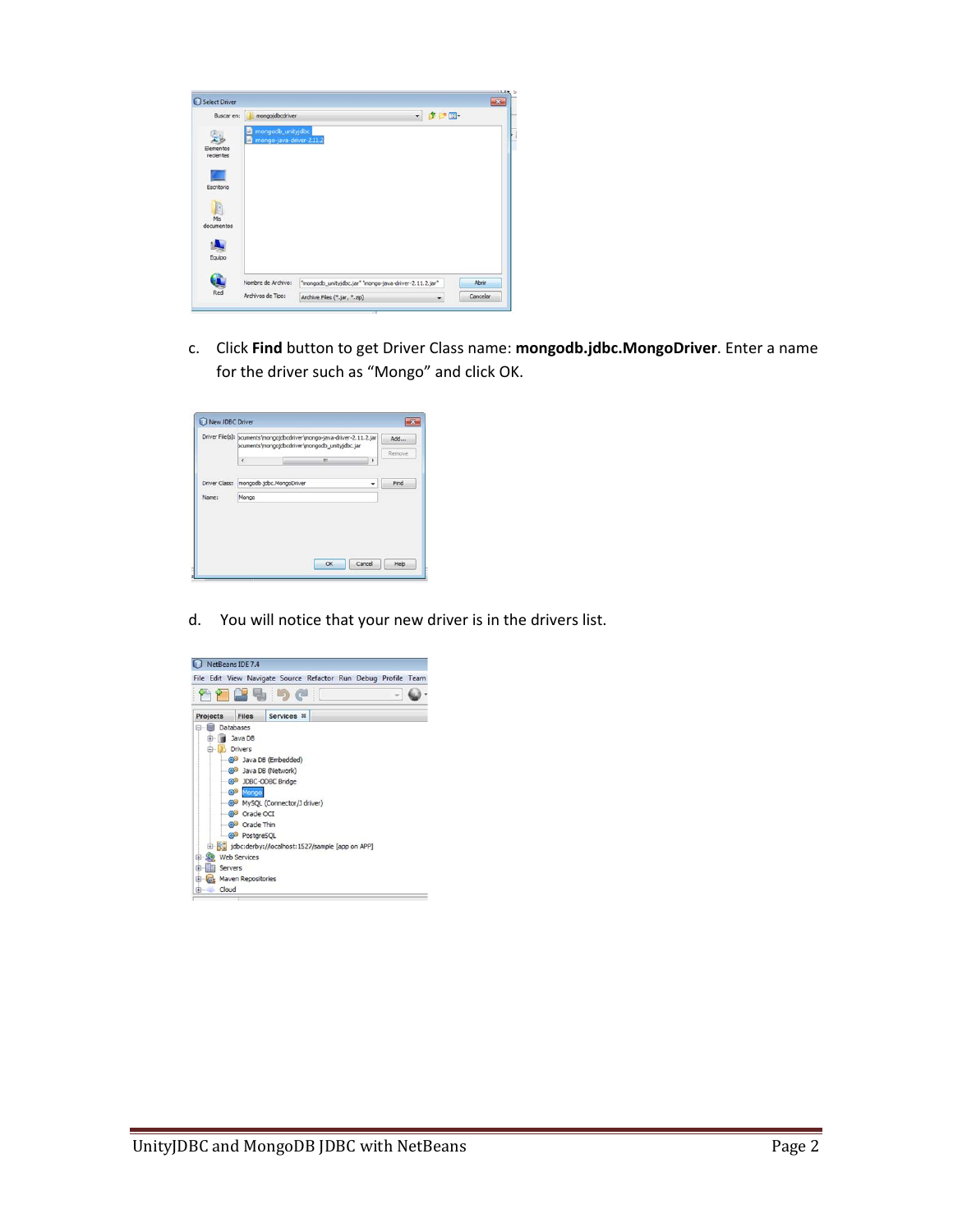- 2) Connecting to a MongoDB Source using the JDBC Driver
	- a) In the Services menu, right click on **Databases** and select **New Connection…** from the



b) Select the Mongo driver, notice that jar files appear automatically. Click **Next**.

| Driver: Mongo |                                                                                                                                                                 | ۰             |
|---------------|-----------------------------------------------------------------------------------------------------------------------------------------------------------------|---------------|
|               | Driver File(s): C:\Users\SKU-54311\Documents\mongojdbcdriver\mongo-java-driver-2.11.2.jar<br>C:\Users\SKU-54311\Documents\mongojdbcdriver\mongodb_unityjdbc.jar | Add<br>Remove |
|               |                                                                                                                                                                 |               |

c) Type your MongoDB user name and password. The JDBC URL is of the form: jdbc:mongo://<serverIP>:<serverPort>/<databaseName> such as jdbc:mongo://localhost/tpch Click on **Test Connection** to test that the connection is OK. Then click **Finish**.

| Driver Name: Mongo |                                                        |
|--------------------|--------------------------------------------------------|
| User Name:         |                                                        |
| Password:          |                                                        |
|                    | Remember password                                      |
|                    | <b>Connection Properties</b><br><b>Test Connection</b> |
| JDBC URL:          | jdbc:mongo://localhost/category                        |
|                    |                                                        |
|                    |                                                        |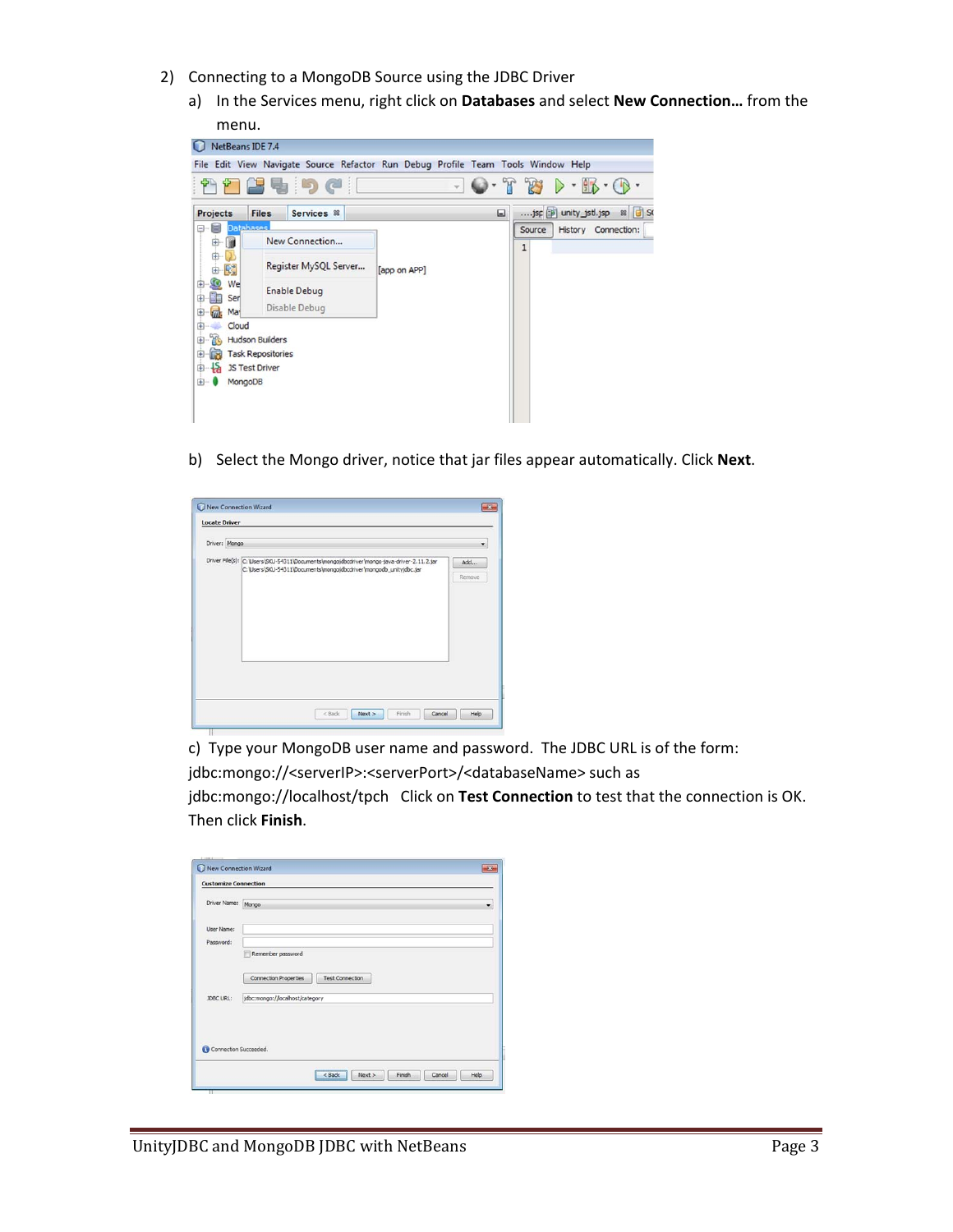d) Your Database connection is now ready for use.



- 3) Creating a JDBC Resource and JDBC Connection Pool
	- a) Start your Server (Glassfish in this case).<br>  $Q$  NetBeans IDE 7.4



b) Type **Ctrl + N.** Select **GlassFish** from **Categories** and **JDBC Resource** from **File Type**. Click **Next**. Select **Create New JDBC Connection Pool**, enter JNDI Name & Description (optional), and click **Next**.

| <b>Steps</b>                                                                                                                                                                                               | <b>General Attributes</b> |                                                                                                                                                                                          |
|------------------------------------------------------------------------------------------------------------------------------------------------------------------------------------------------------------|---------------------------|------------------------------------------------------------------------------------------------------------------------------------------------------------------------------------------|
| Choose<br>1.<br>2. General Attributes - JDBC<br><b>Resource</b><br>3. Properties<br>4. Choose Database Connection<br>5. Add Connection Pool<br>Properties<br>6. Add Connection Pool Optional<br>Properties |                           | Provide configuration information for the JDBC Resource.<br>Either choose an existing JDBC Connection Pool, or create a new JDBC Connection Pool.<br>Fields with an * mark are required. |
|                                                                                                                                                                                                            |                           | Use Existing JDBC Connection Pool<br>< No JDBC Connection Pool><br>Create New JDBC Connection Pool                                                                                       |
|                                                                                                                                                                                                            | JNDI Name:*               | jdbc/Category                                                                                                                                                                            |
|                                                                                                                                                                                                            | Object Type:              | <b>user</b>                                                                                                                                                                              |
|                                                                                                                                                                                                            | Enabled:                  | true<br>۰                                                                                                                                                                                |
|                                                                                                                                                                                                            |                           |                                                                                                                                                                                          |
|                                                                                                                                                                                                            | Description:              | category                                                                                                                                                                                 |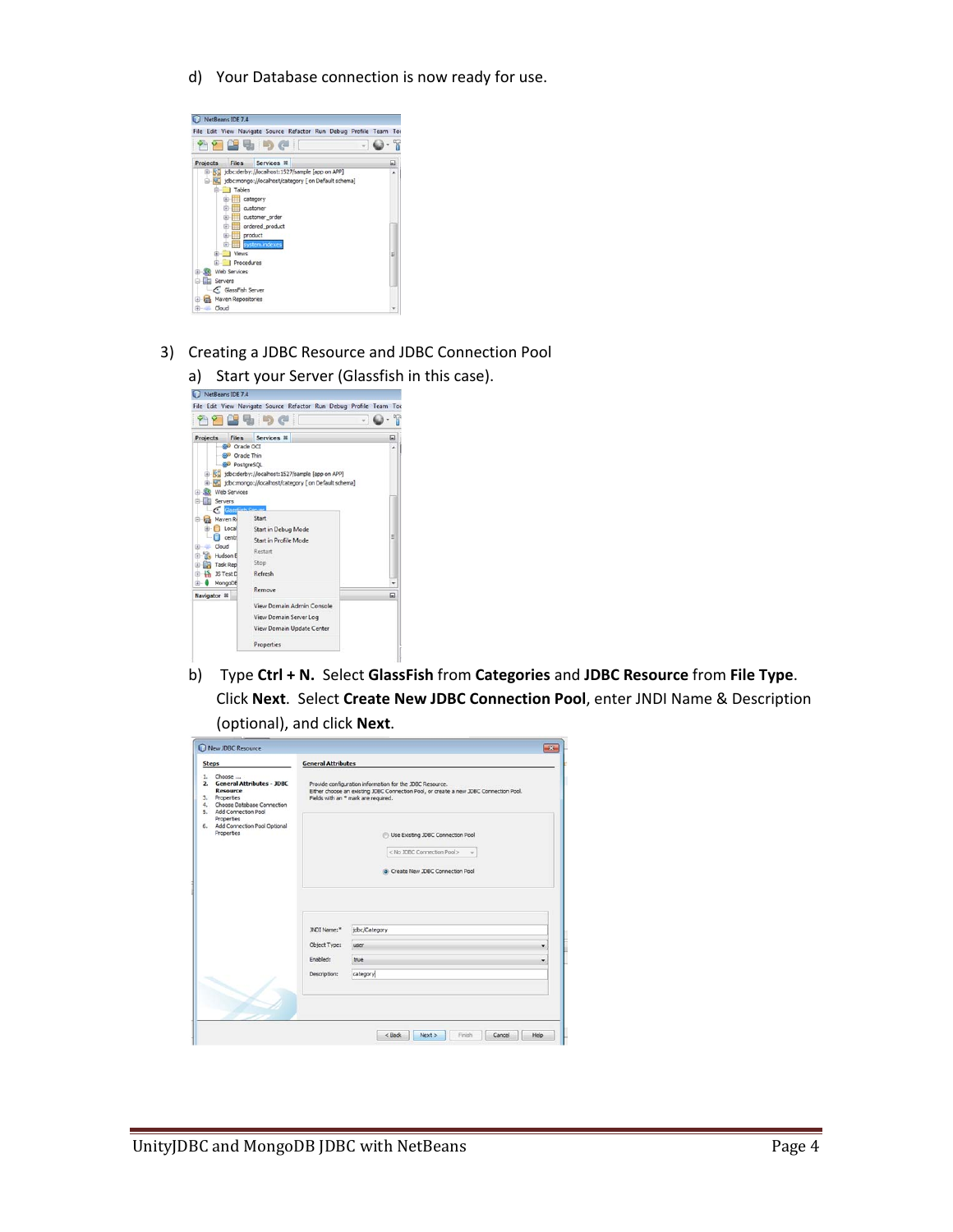c) In Properties, click **Next**.

| <b>Steps</b>                                                                                                                                                                                        | <b>Additional Properties</b>                              |                                                                          |               |
|-----------------------------------------------------------------------------------------------------------------------------------------------------------------------------------------------------|-----------------------------------------------------------|--------------------------------------------------------------------------|---------------|
| Choose<br>L.<br>2. General Attributes - XXIC<br>Resource<br>3. Properties<br>4. Choose Database Connection<br>5. Add Connection Pool<br>Properties<br>6. Add Connection Pool Optional<br>Properties | Hit the Enter key to save values in the Properties table. | Add additional configuration information for the resource jdbc/Category. |               |
|                                                                                                                                                                                                     | Properties:<br>Name                                       | Value                                                                    |               |
|                                                                                                                                                                                                     |                                                           |                                                                          | Add<br>Renove |
|                                                                                                                                                                                                     |                                                           |                                                                          |               |

d) In **Choose Database Connection**, enter your JDBC Connection Pool Name and select the MongoDB or UnityJDBC database in Extract From Existing Connection drop‐down list. Click **Next**.

| <b>Steps</b>                                                                                                                                                                                              | <b>Choose Database Connection</b>                                                                                                                                                                                      |      |
|-----------------------------------------------------------------------------------------------------------------------------------------------------------------------------------------------------------|------------------------------------------------------------------------------------------------------------------------------------------------------------------------------------------------------------------------|------|
| Choose<br>1.<br>General Attributes - JDBC<br>2.<br>Resource<br>3. Properties<br>4. Choose Database<br>Connection<br>5. Add Connection Pool<br>Properties<br>6. Add Connection Pool Optional<br>Properties | Provide configuration information for the JDBC Connection Pool.<br>Either choose an existing database connection to extract information, or enter the configuration information.<br>Fields with an *mark are required. |      |
|                                                                                                                                                                                                           | JDBC Connection Pool Name:" CategoryPool<br>C Extract from Existing Connection:<br>jdbc:mongo://localhost/category [ on Default schema]<br>New Configuration using Database:                                           |      |
|                                                                                                                                                                                                           | < Select from the list ><br>XA (Global Transaction)                                                                                                                                                                    | w    |
|                                                                                                                                                                                                           |                                                                                                                                                                                                                        |      |
|                                                                                                                                                                                                           | $<$ Back<br>Next<br>Finish<br>Cancel                                                                                                                                                                                   | Help |

- e) In Add Connection Pool Properties, enter **mongodb.jdbc.MongoDataSource** in **Datasource Classname**, Description (optional), User, Password, PortNumber, etc. and click **Finish**.
- f) These steps will create the file **glassfish‐resources.xml** under **Server Resources** in the **Projects** tab.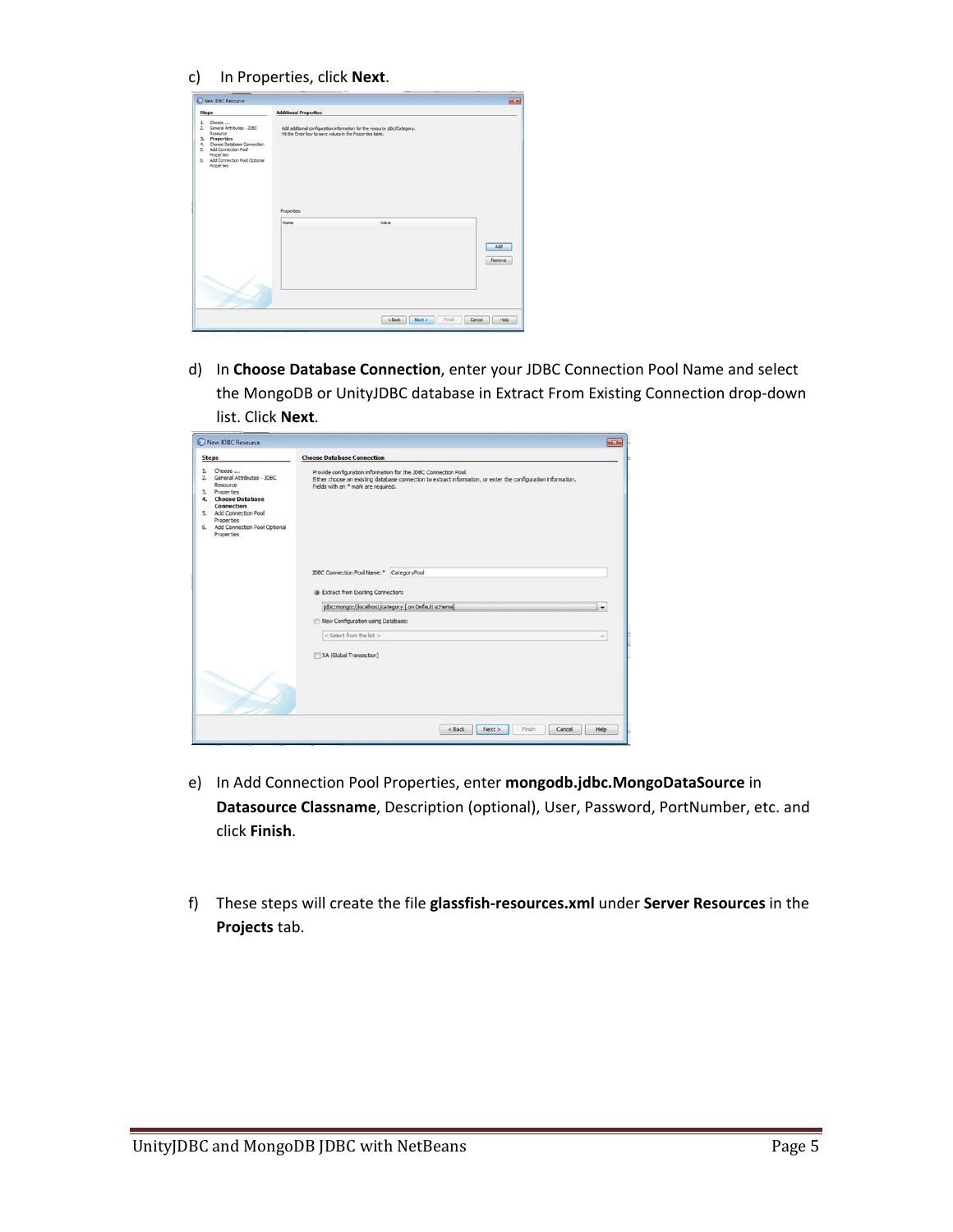| AffableBean - NetBeans IDE 7.4                                                                                                                                                                                                                                                                                                                                                                                                                                                                                                                                                                                                                                                                     |                                                                                                                                                                                                                                                                                                                                                                                                                                                                                                                                                                                                                                                                                    | - 6 X                                                                                                                                                                                                                                                                                                                                                                                                                   |
|----------------------------------------------------------------------------------------------------------------------------------------------------------------------------------------------------------------------------------------------------------------------------------------------------------------------------------------------------------------------------------------------------------------------------------------------------------------------------------------------------------------------------------------------------------------------------------------------------------------------------------------------------------------------------------------------------|------------------------------------------------------------------------------------------------------------------------------------------------------------------------------------------------------------------------------------------------------------------------------------------------------------------------------------------------------------------------------------------------------------------------------------------------------------------------------------------------------------------------------------------------------------------------------------------------------------------------------------------------------------------------------------|-------------------------------------------------------------------------------------------------------------------------------------------------------------------------------------------------------------------------------------------------------------------------------------------------------------------------------------------------------------------------------------------------------------------------|
| File Edit View Navigate Source Refactor Run Debug Profile Team Tools Window Help                                                                                                                                                                                                                                                                                                                                                                                                                                                                                                                                                                                                                   |                                                                                                                                                                                                                                                                                                                                                                                                                                                                                                                                                                                                                                                                                    | Q - Search (Ctrl+I)                                                                                                                                                                                                                                                                                                                                                                                                     |
| <b>nagencie</b>                                                                                                                                                                                                                                                                                                                                                                                                                                                                                                                                                                                                                                                                                    | $-0.78$<br>$\triangleright \cdot \mathfrak{g} \cdot \mathfrak{g} \cdot \mathfrak{g}$                                                                                                                                                                                                                                                                                                                                                                                                                                                                                                                                                                                               |                                                                                                                                                                                                                                                                                                                                                                                                                         |
| Projects <sup>II</sup> Files<br>Services<br><default package=""><br/>-88<br/><b>B</b> Libraries<br/>mongo-java-driver-2.11.2.jar<br/>曲<br/>口<br/>unityjdbc.jar<br/>(3) ISTL 1.2.2 - jstl-impl.jar<br/>E- 35TL 1.2.2 - jstl-api.jar<br/><b>ED 3DK 1.7 (Default)</b><br/><b>ER GlassFish Server</b><br/><b>B</b> Test Libraries<br/>e.<br/><b>E-BI GlassFish Server (embeddable container)</b><br/>Configuration Files<br/>@ MANIFEST.MF<br/>heans.xml<br/>web.xml<br/><b>B</b> <i>le</i> Server Resources<br/><b>By</b> glassfish-resources.xml<br/>glassfish-resources.xml - Navigator N<br/><? /version="1.0" encoding="UTF-8"<br>20 PUBLIC "-//GlassFish.org//DTD GlassFish Applicatio</default> | $\Box$<br>Start Page<br>Source<br>xml version="1.0" encoding="UTF-8"?<br>⊟<br><resources><br/><dbc-resource enabled="true" jndi-name="jdbc/Category" object-type="user" pool-name="CategoryPool"><br/>-9<br/><description>category</description><br/><br/>6<br/>⊟<br/><description>category</description><br/><property name="URL" value="jdbc:mongo://localhost/category"></property><br/><math>\mathbf{Q}</math><br/>10<br/><property name="User" value=""></property><br/><broperty name="Password" value=""></broperty><br/>11<br/><broperty name="portNumber" value="27017"></broperty><br/>12<br/><br/>13<br/><math>\epsilon</math>/resources&gt;</dbc-resource></resources> | 표 E web.xml # ( build-impl.xml # ( ) glassfish-resources.xml # ( B SQL 1 # ( ) testdata.jsp # ( ) index.jsp # ( ) ij category.jsp # ( ) a ( 1 > ( = ) [ ]<br>DOCTYPE resources PUBLIC "-//GlassFish.org//DTD GlassFish Application Server 3.1 Resource Definitions//EN"<br <idbc-connection-pool allow-non-component-callers="false" associate-with-thread="false" connection-creatio<="" th=""></idbc-connection-pool> |

g) Under **GlassFish Resources**, you will see a new **JDBC Resource** and a new **Connection Pool** created. Note: This can take some time, so you may need to wait a minute and  $refresh.$